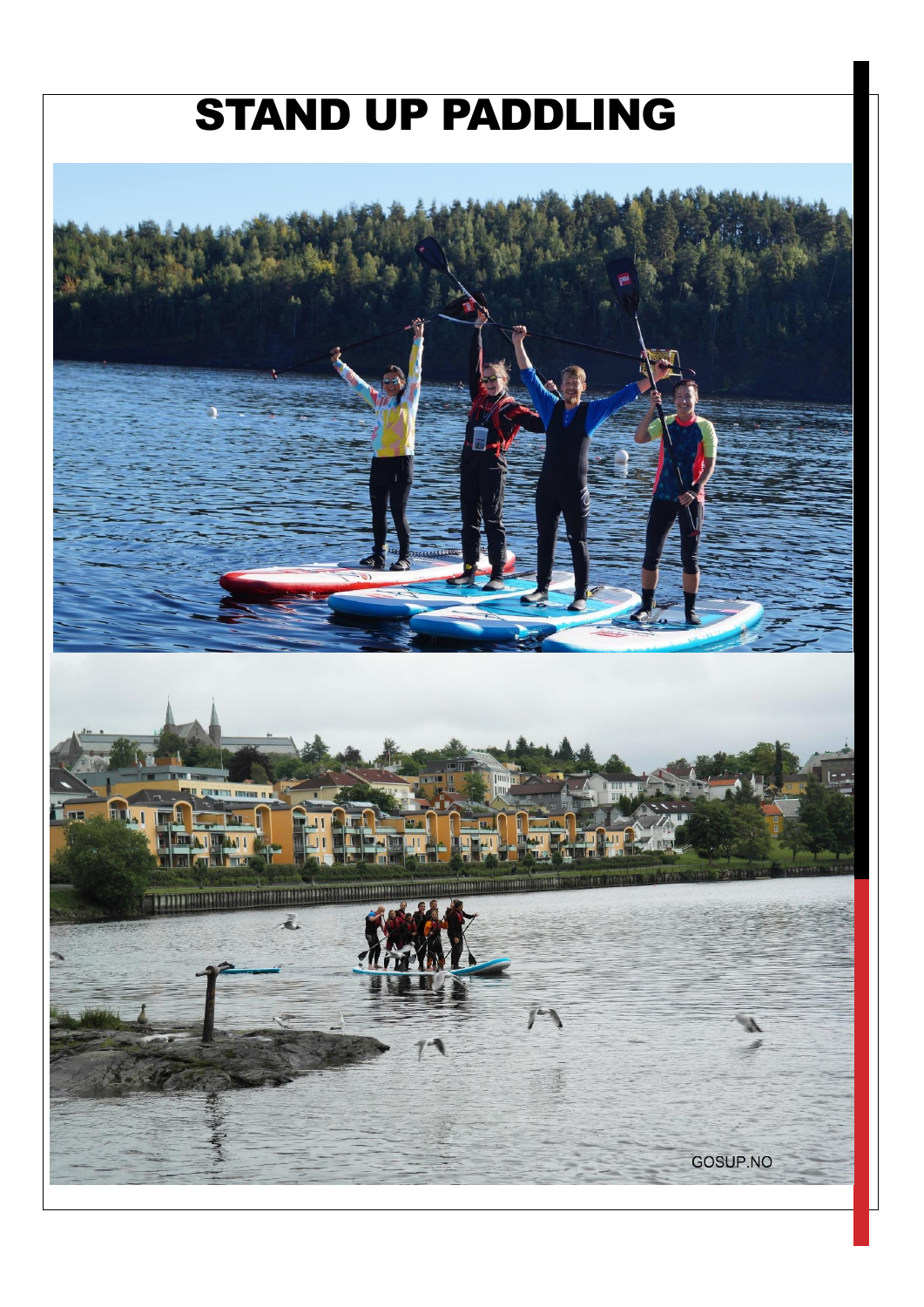# STAND UP PADDLING

# 1.STAND UP PADDLE INTRODUCTION

## COURSE.

## **DESCRIPTION**

For those who are fascinated by this now hugely popular sport, this is the first step.

We take you through the basics of paddle boarding and introduce you to the safety aspects and local regulations regarding SUP, as well as give you some useful information regarding the different boards available on the market and their uses.

Once out in the water we take a short paddle getting used to the SUP and learning critical skills including self rescue, paddle strokes, turning strokes, and correct posture and technique.

This is a fun and informative SUP session with no pressure to perform but will give you a good taste for what stand up paddle boarding is about and what to expect on one of our Courses.

## FIGURES & FACTS

Duration: 1,5 hours Capacity: min. 3 pax, max. 8 pax Season: all year (except November, December, January, February) What is Included: Qualified Instructor, stand up paddle board, paddle, leash, wet/dry suit by need. Note: Equipment is provided. What to bring according weather conditions: water, snacks, hat, swimming clothing, sunglasses, water shoes, wool socks, wool underwear's. Sun cream in summer is recommended. Price: 600,- per person. Private lesson 750,-



Our instructors are qualified and accredited professionals ready to help you to discover the fastest growing water sport in the world. It is the first School in Norway acreditaded by ASI- is the world's leading stand up paddle accreditation and training organisation.organisatio

**Contact** 

Trondheimkajakk:

Tel. +4748338318

info@trondheimkajakk.no